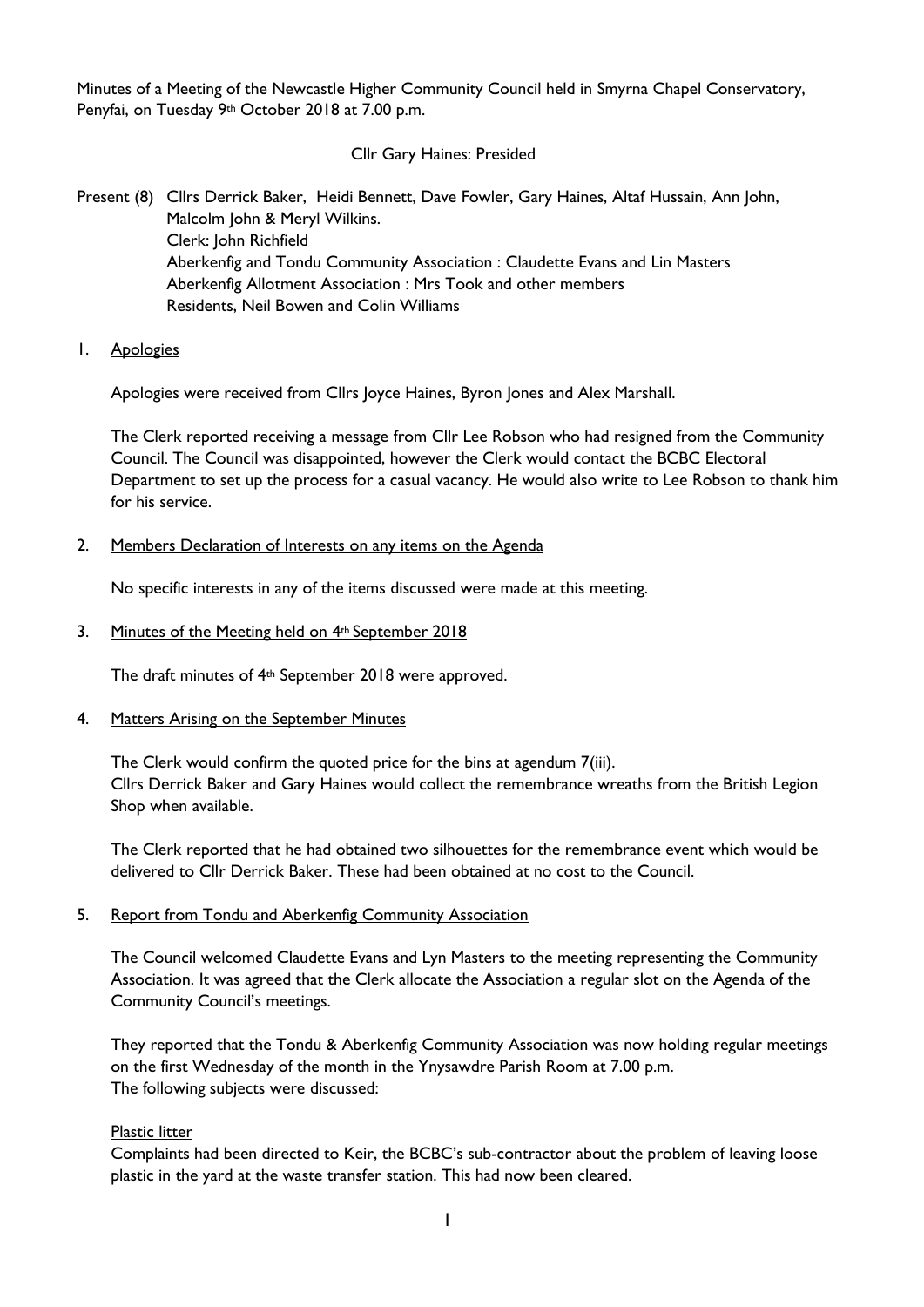# Blocked drains

blocked drains were a problem in various parts of the estate, for example Clos Pwll Clai and Ffordd Anton which were not adopted highway. Claudette Evans had approached the developers who were responsible.

## Retail Park

Claudette Evans had spoken to the manager of the Retail Park regarding the litter and about having a Community Notice Board installed.

## Section 106 Agreements

Claudette Evans gave an example of the conversion of a building at Ogmore by Sea into a Community Centre which illustrated that S106 money would be better used for a community centre than a road. It was wondered if this could apply in Ogmore, it might also in Tondu. It was regretted that there was no school provided with the new development, and Tondu School had not enough reception places.

Cllr Derrick Baker recalled that Vahe Zarifian, the representative of the Merthyr Mawr Estate, the developer, had stated in a meeting that the Merthyr Mawr Estate had offered to provide a school initially, but that the BCBC had refused the offer. The wider subject had been mentioned at the Senedd, and Bethan Sayed AM asked Leslie Griffiths, Cabinet Minister to 'ensure where new houses and estates are built that there is a mandate to ensure new communal facilities and expand the wider infrastructures, such as building new General Practitioner surgeries'. It was recognised that building houses just to meet government targets did not necessarily mean that building a community followed.

The Clerk would ask Phil Thomas of BCBC Planning what their policy in BCBC was for projects and S106 agreements, in the light of the above. Such a letter would be sent in liaison with the TACA.

### Flowers and Lights

The Chair, Cllr Gary Haines, undertook that the NHCC would look sympathetically at including the Tondu part of the Community in provision of flowers and Christmas Lights next year, when suitable locations would be identified as part of a general review of such provisions.

### 6. Community Defibrillators

The Council welcomed Neil Bowen, a local resident, who had attended to speak to the Council about provision of community defibrillators in Penyfai. Mr Bowen explained that he was a First Aid Trainer who provided event cover. He was the Community First Responder for Penyfai and Heart Start volunteer, and his company supplied and manufactured defibrillators. It was reported that the price for a full stainless steel cabinet defibrillator to be located on a wall with a keypad to access (phone 999 for the code) would be c.£2,200.00 Ideally it was suggested one was needed at the Pheasant end of Penyfai and another at the top. This recommended location would enable someone to attend a casualty with the defibrillator within 3 minutes, and therefore within the optimum time. Mr Bowen explained that 'Community Heat Start' may match fund. He undertook to provide details to the Clerk. The Chair asked Mr Bowen to send in a written submission in order for the Council to consider providing money for this. The Clerk would wait for the information and request. When received, he would circulate it to all Councillors and put it on the agenda.

# 7. Aberkenfig Allotment Association

The Council welcomed Mrs Took, the Chair of the Allotments Association, to the meeting. She reported that the Association had made enquiries of Welsh Water / Dwr Cymru regarding the provision of piped water on the allotments. They had advised that it was necessary to undertake a survey to determine an outline costing for a metered stand pipe.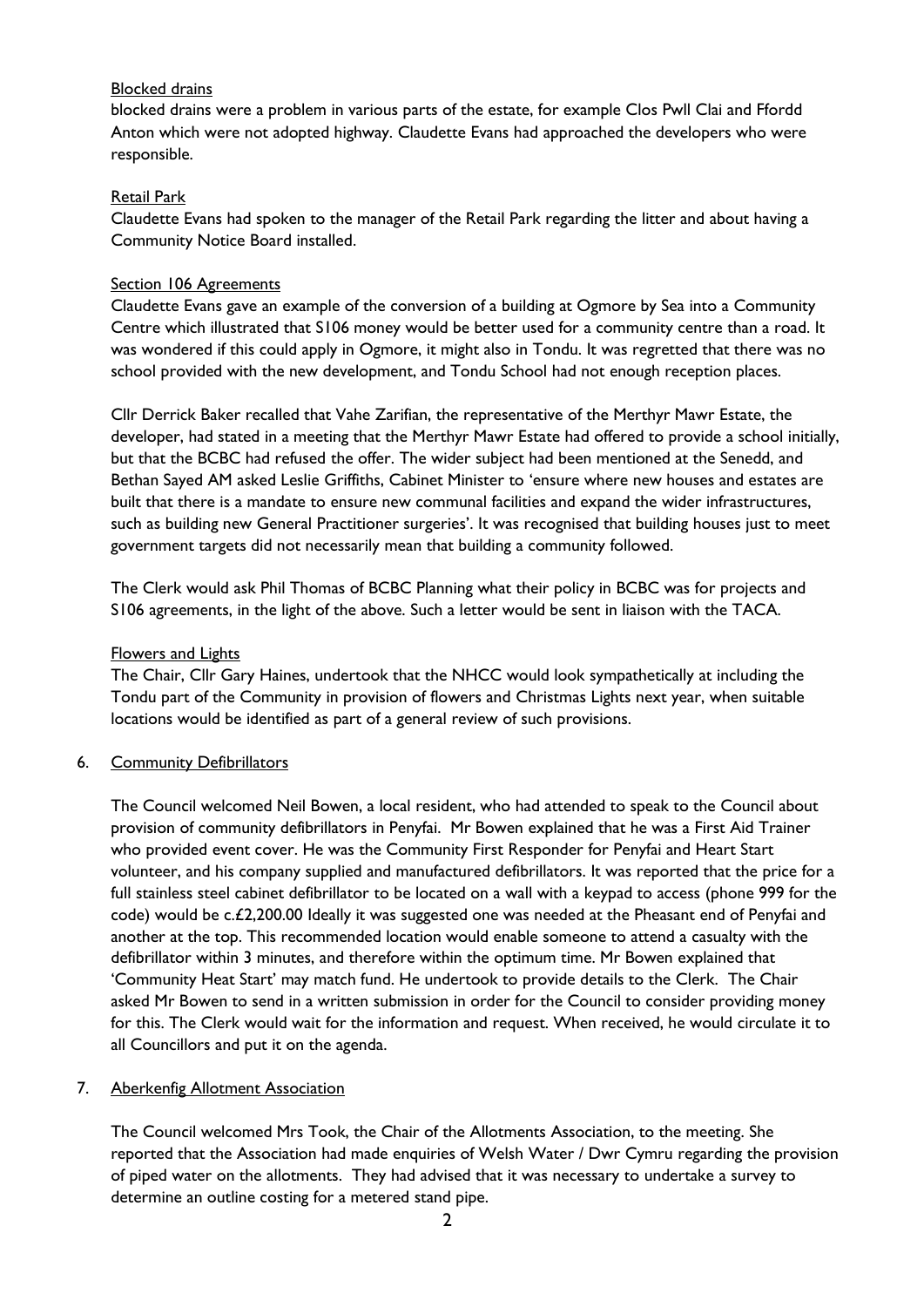The Council agreed that the AAA could have the initial survey done and to send the £95.00 cost to the Clerk for bringing to the Agenda of the Council. It was restated that, should a water meter be installed, the Association would be responsible for the payment of the costs incurred.

Cllr Heidi Bennet suggested that the AAA might find out about and possibly affiliate to Bridgend Allotments Association for support, and that a future Go Wild Fund surgery was to be held by BAVO.

## 8. Pheasant Field

The Council welcomed Mr Colin Williams, a local resident, to speak to the Council. He reported his views on the history of the pheasant field and his understanding of the aims of the former Penyfai Community Association which was to obtain a Community Centre for the village.

In the late 1990s the Community Association, together with the BCBC, proposed to build a community centre in part of the Pheasant field. However, despite the assurances of the local authority, this did not happen and Mr Williams too the view that the Local Authority had decided to prioritise a community centre in another part of the County Borough instead.

In discussion it was reported that Cllr Heidi Bennett had already carried out a land registry search on the land and no charges were attached or recorded at the land registry at the point of voluntary registration by BCBC in 2007. Cllr Bennett had written to the Land Registry to check and confirm what was submitted at the time of registration. Cllr Meryl Wilkins stated that she was in possession of a 1961 conveyance document concerning this land.

It was recalled that the BCBC had attempted to designate the Field as a candidate site in the last LDP, and might try to do so again. Cllr Heidi Bennett indicated that the process of trying to designate the site for community use was complicated and the Council agreed that it would be helpful to find a consultant to assist with bringing the Community Council's objective to fruition, to protect the site for the benefit of the community.

The Clerk would also ask the BCBC directly if there was any covenant on the land as soon as practicable.

### 9. Report from PACT Meeting

Cllr Heidi Bennet had a copy of the PACT minutes and reported to the Council about the last PACT meeting.

- It was reported to PACT that the BCBC had issued notices to remove posts on the common at Penyrheol. So far this had not happened, and residents were referred to Cllr Altaf Husssain as it was a BCBC matter to follow up.
- The police were monitoring the Penyfai Road for traffic violations.
- A new PCSO (Police Community Support Officer) would be appointed soon.
- There was a problem with fly tipping under the M4 bridge. This may be private land, and although Cllr Altaf Hussain had reported it to BCBC it had not been removed. Cllr Hussain also reported that Graffitti would be removed by BCBC, which had not yet taken place. There were also concerns about some dangerous driving.
- The crime statistics were available on the police website.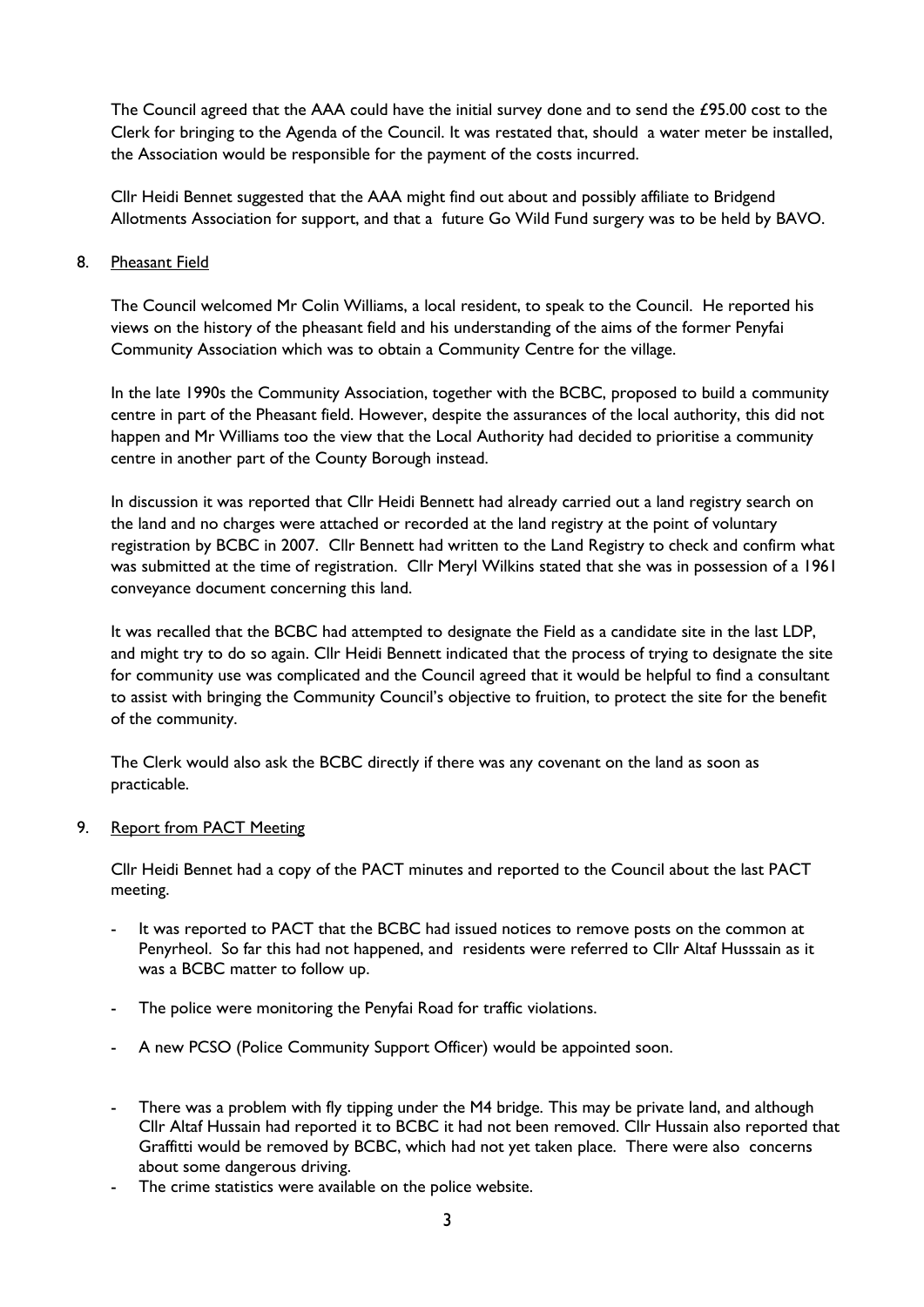The next meeting would take place on 29 October in Smyrna Penyfai.

# 10. County Borough Councillors

# Cllr Altaf Hussain (Penyfai)

Cllr Altaf Hussain reported that he had been away visiting his father and would bring a detailed report to the next meeting.

# Cllr James Radcliffe (Aberkenfig)

Cllr James Radcliffe, County Borough Councillor for Aberkenfig, had indicated that he was unable to attend the meeting, so the Clerk presented a report on his behalf.

# Community Action Fund

Cllr Radcliffe has used his CAF to fund two organisations locally, firstly to help provide equipment for Aberkenfig Boys and Girls Cub and secondly, funding Aberkenfig Ministries to (a) support the development of a debt advice centre that aimed to support people to become debt free and (b) equipment for the classes used to tackle social isolation, and (c) capital work to make the church wheelchair friendly to use as a community centre.

# Post Office

Unfortunately, the business that had previously expressed an interest in taking over the post office in Aberkenfig had had to withdraw from the process, however Cllr Radcliffe had identified another business that had expressed an interest. There would now be a delay.

## **Committees**

Cllr Radcliffe had been appointed to the Development Control Committee in BCBC, so he hoped to have greater influence on future development locally, and to learn more about planning rules.

The Council noted the report.

### 11. Update from Committees

# (i) Community Development Project

This had been Cllr Lee Robson's project, who had now resigned from the Council. It was noted that there had been a good response to the on-nine survey, a total of 37 people had responded. The Clerk would ask Lee Robson to send the paper results to him, as Cllr Heidi Bennett had sent the link to the online survey, for collation and to report to the Council for decision on action. The outcome would be helpful to inform the Council's future community engagement. Cllr Heidi Bennett noted she was not a member of the Community Action Committee.

### (ii) Maintenance Committee

The maintenance committee had been active in the woodlands and engaged a contractor to spray for knotweed, the first spraying had now taken place.

A communication had been received from Phineas Brooks, a resident near the woodlands, about concerns for the trees adjoining his property. The Clerk would contact the BCBC tree officers initially for their opinion.

The committee members had visited areas around the villages to monitor the current position.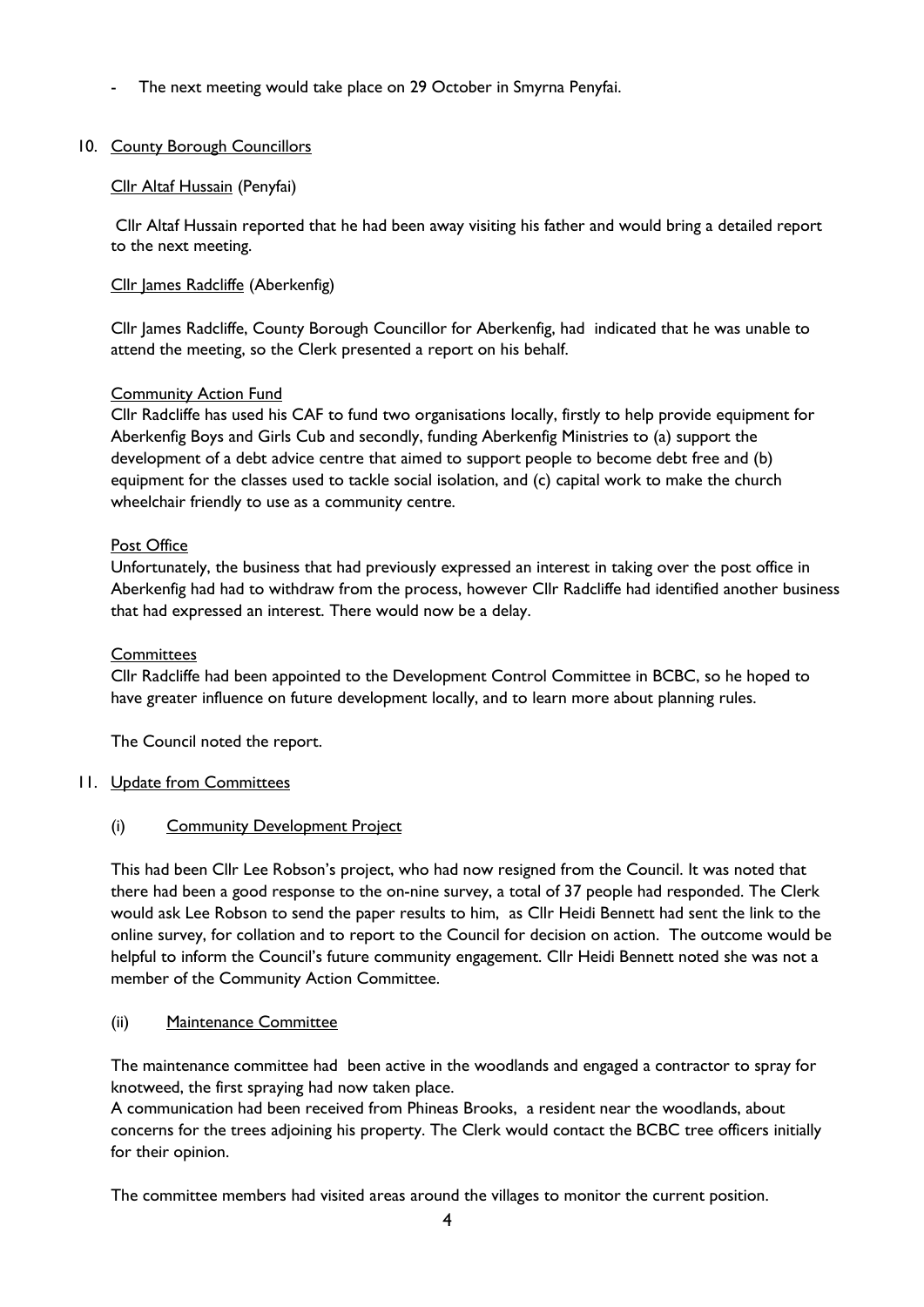## (iii) Bins

In the absence of Cllr Alex Marshall, the Clerk would keep Councillors informed on progress with the order for delivery of the Bins. The Clerk has also contacted Matt Scott Landscaping for him to prepare for the installation.

## 12. Centenary of the Armistice - Remembrance 2018

Arrangements had been made in both Aberkenfig and Penyfai for Councillors to attend remembrance events. Invitations had been sent to the Remembrance at the War Memorial in Aberkenfig, to a number of groups ,and any and all residents and visitors were very welcome to attend.

In Aberkenfig the schools Artwork would be unveiled in the presence of children, teachers and parents and the artist who had enabled the realisation of the artwork, Justine Stroud.

The unveiling would take place before the Remembrance event which would start at 10.30, and the roll of honour read at 10.45. After the Silence at 11.00, people would be invited to lay wreaths and attend the remembrance service in St John's Church Aberkenfig.

Members of the Council would lay wreaths in Aberkenfig, Penyfai, and Bryncethin later in the day.

In Penyfai All Saints' Church were to hold a Festival of Remembrance for the centenary over a number of days to include the dedication of a new memorial as well as the traditional service.

Cllrs Derrick Baker and Gary Haines would collect the wreaths and wooden crosses which the Clerk had arranged to be at the British Legion Shop in Bridgend.

### 13. Penyfai Speed Reduction Project

The Council noted that Cllr Heidi Bennett was to arrange to meet with County Highways to proceed with this project. It would remain on the Agenda next month.

### 14. Preparation for Christmas Lights 2018-2019

It had been agreed by the Council in September that the lighting arrangements in Aberkenfig had been satisfactory last year, so there would be no need to change from the arrangements with BCBC and Floodlighting and Electrical Services supplying the lighting. It had also been agreed to investigate additional options in Penyfai with Floodlighting and Electrical Services, and to consider what might be done in Pentrefelin in the future. A site meeting was held with Darren Brearley of Floodlighting Services, at the end of September, and he provided some information about additional columns and icicle decorations. It was agreed to try to find some other options for additional lighting in Penyfai within the next two weeks, as the costs seemed high and meet between meetings to try to finalise the options for this year.

There would be a review into Christmas lighting options, to take place early next year.

### 15. Tondu School Council

The Council was informed that Cllr Derrick Baker had been to visit Tondu School in connection with the Remembrance Art project, and was very impressed with the school. The Head Teacher wanted to invite members of the Community Council to meet with their School Council which had been recently elected. It was agreed to accept the Head Teacher's invitation. Cllr Baker would liaise and choose a date.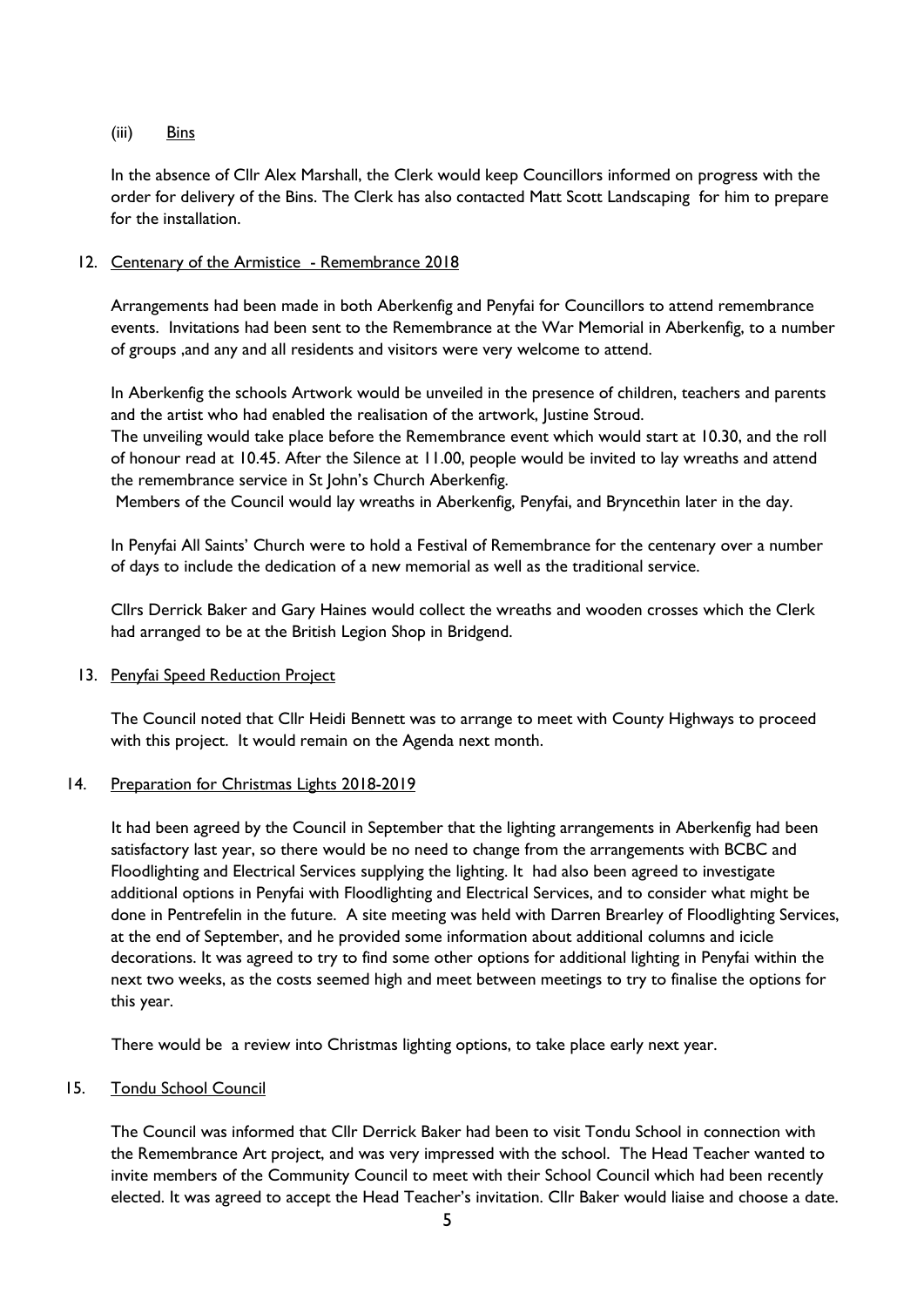# 16. Correspondence

1. Western Power Distribution

Details of supply for electricity for Christmas lights – Clerk to pass on to installers when agreed.

2. BCBC Monitoring Officer

Response to the Clerks question as to the details of how the land at Penyfai by Pheasant Field and nearby was registered - circulated to all Councillors in full.

3. Floodlighting and Electrical Services

List of available column decorations with prices. Circulated to Councillors in advance of the site meeting, and reported on at item 10.

4. BCBC Town and Community Council Fund

Information about the Town & Community Council Fund for 2019/2020. Noted

5. One Voice Wales

Schedule of bookings for Councillor Heidi Bennett for training events. Invoice awaited.

6. Penyfai Church Treasurer

Note of thanks for the Council's support for the Remembrance Project in Penyfai.

7. Cllr Mal John

Forwarded message from the Coach of the Aberkenfig Football Club. They wish to seek financial assistance. See Grant requests.

8. Tondu & Aberkenfig Hub

Asking for consideration for the Northern part of the community to be included in consideration of the arrangements for summer flowers and Christmas Lights. To be considered in review in 2019.

9. Tondu and District Art Society

Invitation to the Chair of the Council to attend the Preview of the Winter Exhibition at 7.00 p.m. on Thursday 18 October. Noted.

10. Tree Surgeons Bedwas, Caerphilly

Quotation for eradication of Japanese knotweed at woodlands in the sum of  $£500 + VAT$ .

Authorised by the Chair and Deputy Chair. – to be paid.

11. Dr Alistair Nelson

Note to report that his application for judicial review was lost, and thanks to the Clerk for sending an additional letter of support.

12. Royal Mail

Letter giving warning of scam mail.

13. Independent Remuneration Panel for Wales

Copy of their recommendations – circulated to Council noted that this will need to be brought into the budget for next year.

14. BDO Auditors

Audit signed off unqualified for the year. Letter to be circulated to the Council and action taken where appropriate.

15. BCBC

Invoice for Bus Shelter Cleaning £59.63. To be paid.

16. Bridgend Town Council

Invitation to Civic Service at Bridgend United Church 21 October 2018 at 3.00

17. Independent Review Panel for Community & Town Councils.

Outline recommendations. Final report awaited.

18. SWALEC

Invoice for electricity for last year's Christmas lights for £24.20. To pay.

19. Claudette Evans

Planning Correspondence – see report.

20. Justine Stroud

Update on arrangements for 11 November. Noted.